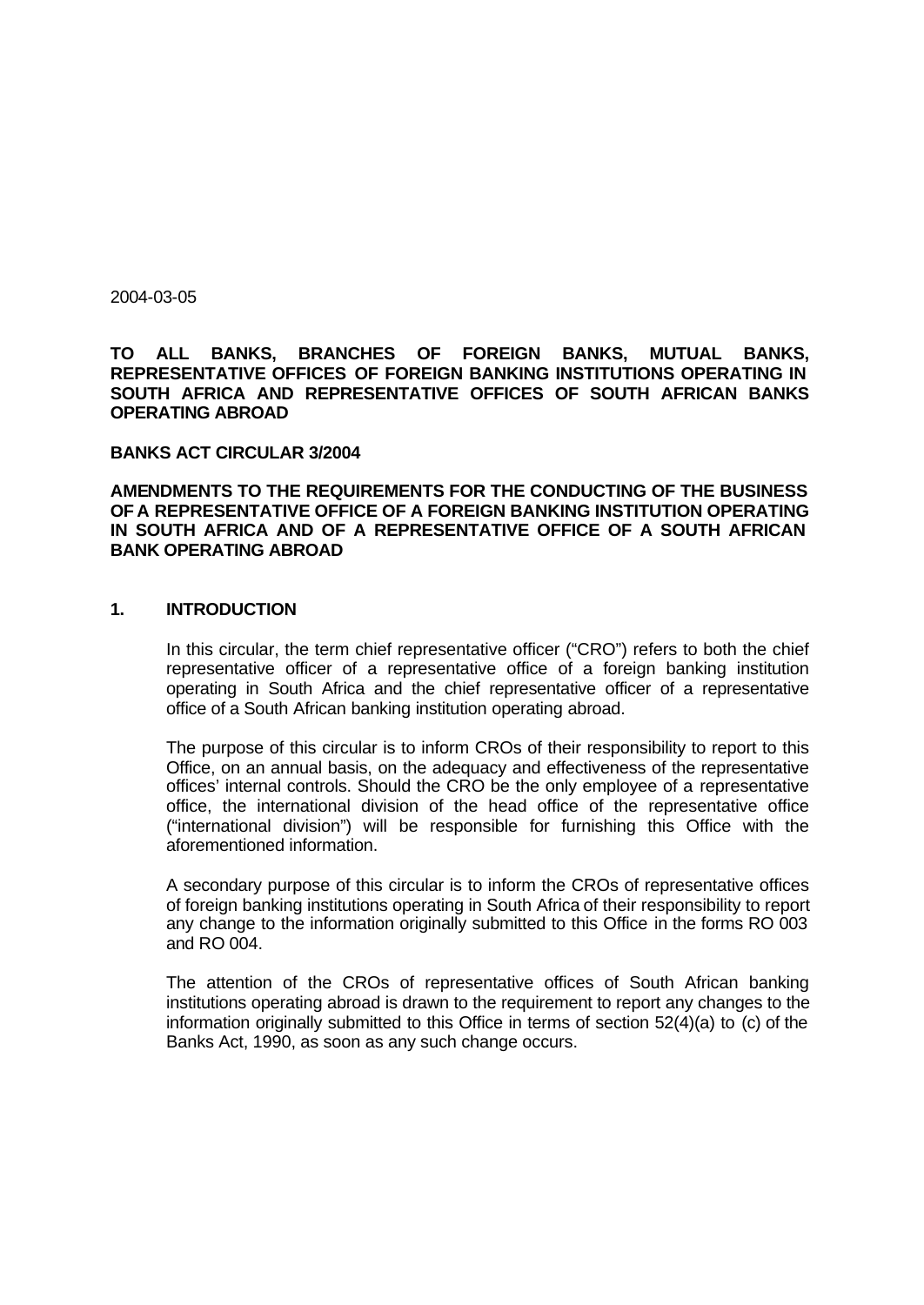## **2. AMENDMENTS TO THE CURRENT REGULATORY FRAMEWORK**

### **2.1 Reporting by a Representative Office of a Foreign Banking Institution Operating in South Africa and by a Representative Office of a South African Banking Institution Operating Abroad on the Adequacy and Effectiveness of the Representative Office's Internal Controls**

#### **2.1.1 Internal controls**

The CRO, or the international division, is responsible for ensuring that adequate and effective internal controls, consistent with the nature, complexity and risk inherent in the representative office's activities and which respond to changes in the representative office's environment and conditions, are established and maintained.

Furthermore, it shall be the duty of every CRO, or the international division, to ensure that the conduct of the business of the representative office is managed in a prudent manner.

#### **2.1.2 Internal control report**

The CRO, or the international division, shall annually, by not later than 31 January of each year, report to the Registrar whether:

- (a) the representative office's internal controls provide reasonable assurance as to the integrity and reliability of the representative office's monthly budgetary statements and safeguard, verify and maintain accountability of the representative office's assets and activities;
- (b) the internal controls are based on established policies and procedures and are implemented by trained, skilled personnel, whose duties have been segregated appropriately;
- (c) adherence to the implemented internal controls is continuously monitored by the representative office or the aforementioned international division;
- (d) all representative office employees have maintained high ethical standards in the execution of their duties, thereby ensuring that the representative office's business practices are conducted in a manner that is above reproach; and
- (e) the system of internal control has functioned effectively throughout the preceding twelve month period, that is, the period from 1 January to 31 December of the previous year.

# **2.1.3 Auditors' report**

The external auditors of the representative office, or the external auditors of the international division, shall annually report to the Registrar whether they concur with the internal control reports mentioned in paragraph 2.1.2 above. If the external auditors do not concur with the said reports, they shall provide reasons therefor.